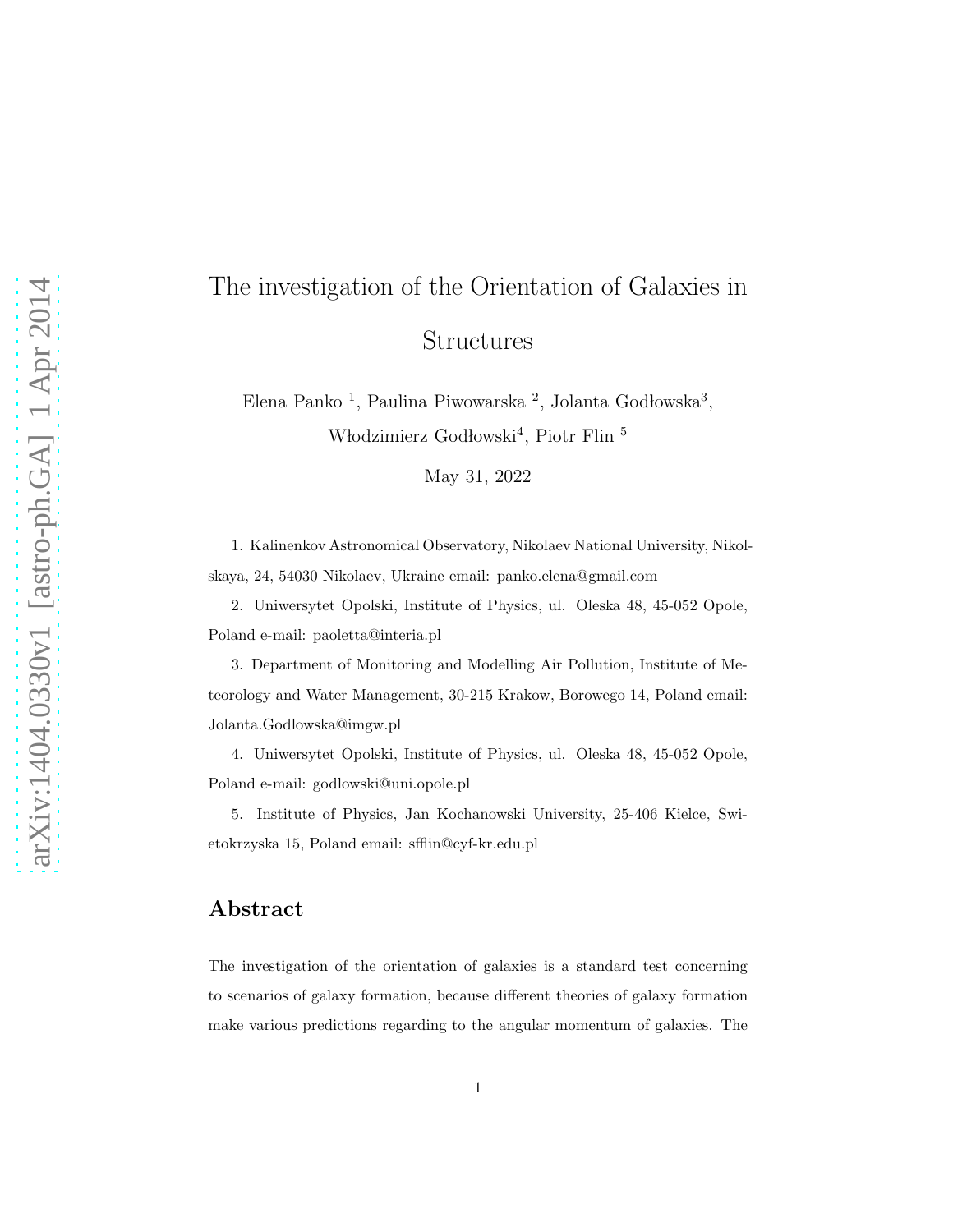new method of analysis of the alignment of galaxies in clusters was proposed in the paper  $[Godboxski (2012)]$  and now is improved. We analyzed the distribution of the position angles of the galaxy major axes, as well as the distribution of two angles describing the spatial orientation of galaxy plane, which gives the information about galaxy angular momenta. We discuss the orientation of galaxies in groups and clusters of galaxies. The results show the dependence of the alignment with respect to clusters richness. The implications of the results for theories of galaxy formation are discussed as well.

keywords angular momenta, galaxies

#### 1 Introduction

Different theories of galaxy formation (for example [\[Peebles \(1969\),](#page-15-0) [Zeldovich \(1970\),](#page-17-0) [Sunyaew & Zeldovich \(1972\),](#page-16-0) [Doroshkevich \(1973\),](#page-12-0) [Shandarin\(1974\),](#page-16-1) [Dekel \(1985\),](#page-12-1) [Wesson \(1982\),](#page-17-1) [Silk & Efstathiou \(1983\),](#page-16-2) [Bower et al. \(2006\)\]](#page-12-2)) make different predictions regarding to the angular momentum of galaxies. These classical theories of formation of galaxies and its structures were then revised and improved by many researchers (for example [Lee & Pen  $(2000)$ , Lee & Pen  $(2001)$ , [Lee & Pen \(2002\),](#page-14-2) [Navarro \(2004\),](#page-15-1) [Mo et al. \(2005\),](#page-15-2) [Brook et al. \(2008\),](#page-12-3) [Vera-Ciro et al. \(2011\),](#page-17-2) [Paz et al. \(2011\)\),](#page-15-3) [Shandarin et al.\(2012\),](#page-16-3) [Giahi-Saravani & Schfer \(2013\),](#page-13-1) [Trujillo et al. \(2006\),](#page-17-3) Codis et al.  $(2012)$ , Giahi-Saravani & Schfer  $(2013)$ ) but this statement remains valid. More generally, the observed variations in angular momentum represent simple but fundamental constraints for any model of galaxy formation [\[Romanowsky & Fall \(2012\)\]](#page-16-4).

In the commonly accepted ΛCDM model, the Universe deems to be spatially flat, as well as homogeneous and isotropic at the same appropriate scale. In this model the structures were formed from the primordial adiabatic, nearly scale invariant Gaussian random fluctuations ([\[Silk \(1968\),](#page-16-5) Peebles & [Yu \(1970\),](#page-15-4) Sunyaew  $&$  Zeldovich (1970)]). This picture is in agreement with both the nu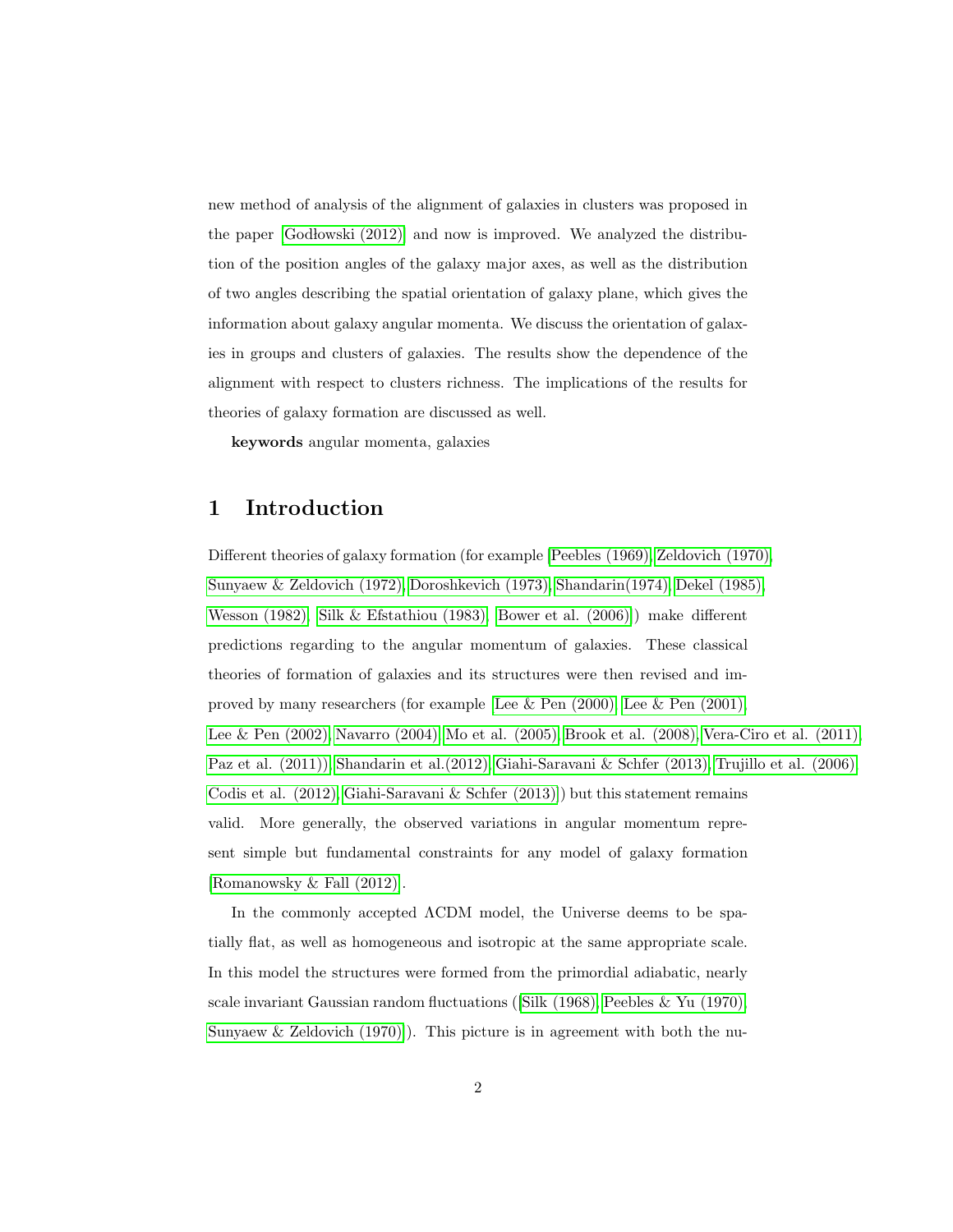merous numerical simulations [\[Springel et al. \(2005\),](#page-16-7) [van de Weygaert & Bond \(2008a\),](#page-17-4) [van de Weygaert & Bond \(2008a\),](#page-17-5) [Codis et al. \(2012\)\]](#page-12-4) and the observations. Unfortunately the angular momenta of galaxies are known only for very few galaxies. Therefore instead of the angular momenta, the orientation of galaxies is investigated. In order to this either the orientation of position angles of major galaxy axis [\[Hawley & Peebles \(1975\)\]](#page-13-2), or spatial orientation of galaxy planes [\[Oepik \(1970\),](#page-15-5) [Jaaniste & Saar\(1978\),](#page-14-3) Flin & Godłowski (1986)] is investigated.

[\[God lowski et al. \(2005\)\]](#page-13-3) suggest that the alignment should increase with richness of the cluster.

It also should be noticed that it is commonly agree that for groups and clusters of galaxies there is no evidence of rotation and groups and clusters of galaxies do not rotate (for example [\[Regos & Geller \(1989\),](#page-15-6) [Diaferio & Geller \(1997\),](#page-12-6) [Diaferio \(1999\),](#page-12-7) [Rines et al. \(2003\)\]](#page-16-8) - see however [\[Kalinkov et al. \(2005\)\]](#page-14-4) for opposite opinion). Moreover recently [\[Hwang & Lee \(2007\)\]](#page-14-5) examined dispersions and velocity gradient of 899 Abell clusters and found a possible rotation in only six of them. Thus, any non-zero angular momentum of groups and clusters of galaxies would just come from possible alignment of galaxy spins.

The idea that richer clusters we can expect more strong alignments is results both from analysis of implications of theoretical relations between the angular momentum and the mass of the structure and from analysis of the observational results of alignment of galaxies in different scales. It is of course true that presently it is commonly believed that galaxies are formed before clusters but our idea is not in conflict with this. It can be explained both in the tidial-torque scenario [\[Heavens & Peacock \(1988\),](#page-13-4) [Catelan & Theuns \(1996\),](#page-12-8) Fedeli [\(2013\)\]](#page-12-9) and in the Li model [\[Li \(1998\)\]](#page-15-7).

The prediction that the alignment should increase with richness of the cluster was confirmed by  $[Arg1 (2007)]$  but both  $[Goddowski et al. (2005)]$  and  $[Arg1 (2007)]$ analysis was qualitative only. Therefore this problem was analyzed in details in later papers  $[Goddowski et al. (2010), Godlowski (2011a), Godlowski (2011b),]$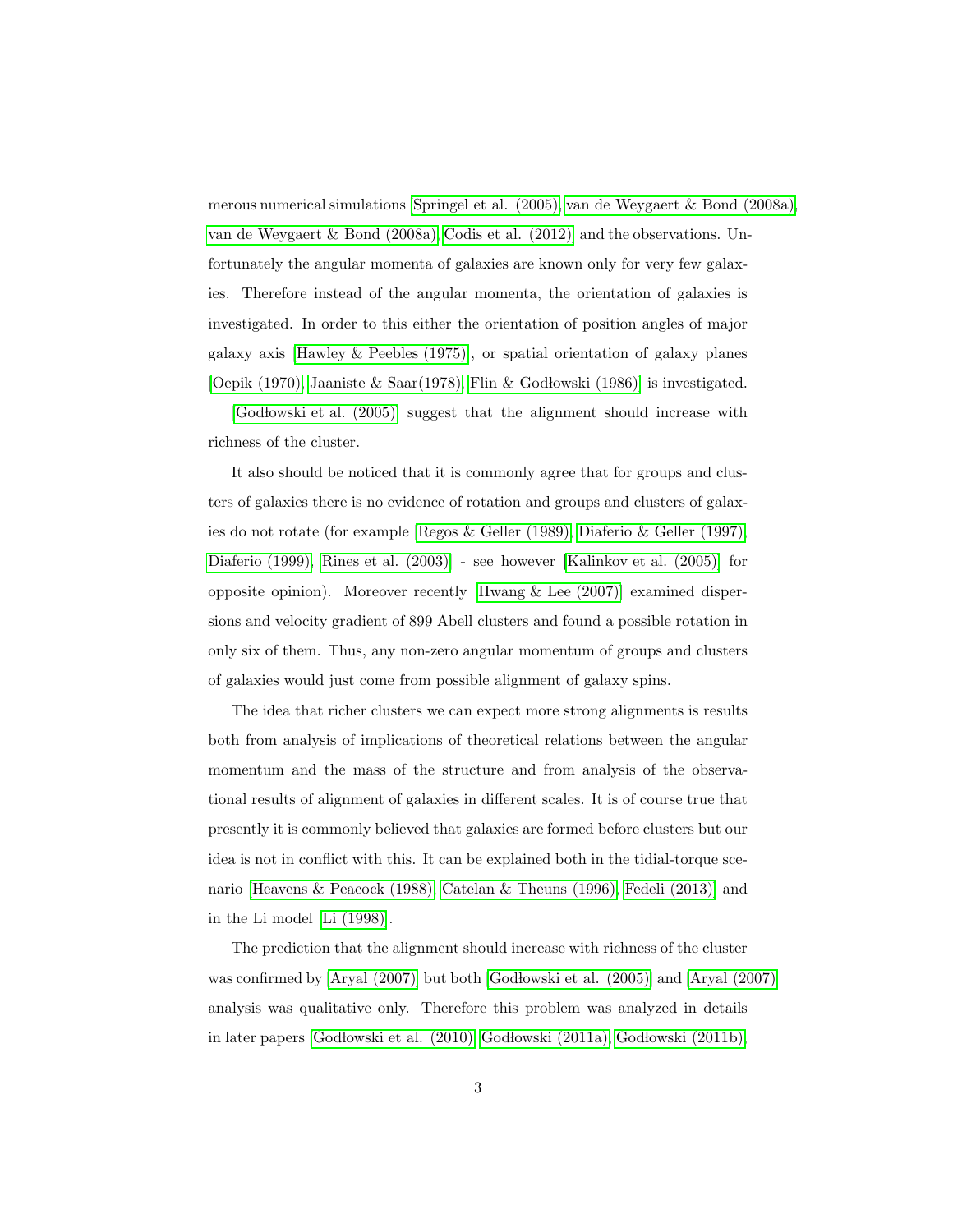Godłowski (2012)]. In this works it was found that degree of the alignment of galaxies orientations in clusters depend on theirs number of members and increase with the amount of the galaxies members. It is equivalent to the existence of a relation between anisotropy and the number of galaxies in a cluster. Moreover it was found that orientations of galaxies analyzed sample of rich Abell galaxy clusters are not random, i.e., that there exists an alignment of galaxies in rich Abell galaxy clusters. In the present paper we would like to investigated this problem deeper, improving new method of analysis of the alignment of galaxies in clusters proposed in the paper  $[Godowski (2012)].$ 

Table 1: The results of numerical simulations for positions angles P, Tullys' groups.

| <b>Test</b>                       | $\bar{x}$ | $\sigma(x)$ | $\sigma(\bar{x})$ | $\sigma(\sigma(x))$ |
|-----------------------------------|-----------|-------------|-------------------|---------------------|
| $\gamma^2$                        | 16.9524   | 1.4592      | 0.0461            | 0.0326              |
| $\Delta_1/\sigma(\Delta_1)$       | 1.2513    | 0.1543      | 0.0048            | 0.0034              |
| $\Delta/\sigma(\Delta)$           | 1.8772    | 0.1581      | 0.0050            | 0.0035              |
| C                                 | $-1.0256$ | 0.9295      | 0.0294            | 0.0208              |
|                                   | 0.7317    | 0.0615      | 0.0019            | 0.0014              |
| $\Delta_{11}/\sigma(\Delta_{11})$ | 0.0065    | 0.2346      | 0.0074            | 0.0052              |

Table 2: The statistics of the observed distributions for real Tullys' groups.

|                                   | P         |             | $\delta_D$ |             | $\eta$    |             |
|-----------------------------------|-----------|-------------|------------|-------------|-----------|-------------|
| Test                              | $\bar{x}$ | $\sigma(x)$ | $\bar{x}$  | $\sigma(x)$ | $\bar{x}$ | $\sigma(x)$ |
| $\chi^2$                          | 16.800    | 1.152       | 17.983     | 1.601       | 17.267    | 1.579       |
| $\Delta_1/\sigma(\Delta_1)$       | 1.218     | 0.176       | 1.356      | 0.116       | 1.509     | 0.208       |
| $\Delta/\sigma(\Delta)$           | 2.081     | 0.218       | 2.040      | 0.172       | 2.343     | 0.205       |
| $\,C$                             | 0.026     | 0.932       | 0.044      | 0.992       | 1.268     | 0.984       |
| $\lambda$                         | 0.834     | 0.072       | 0.740      | 0.055       | 1.829     | 0.064       |
| $\Delta_{11}/\sigma(\Delta_{11})$ | $-0.283$  | 0.182       | 0.292      | 0.237       | 0.773     | 0.267       |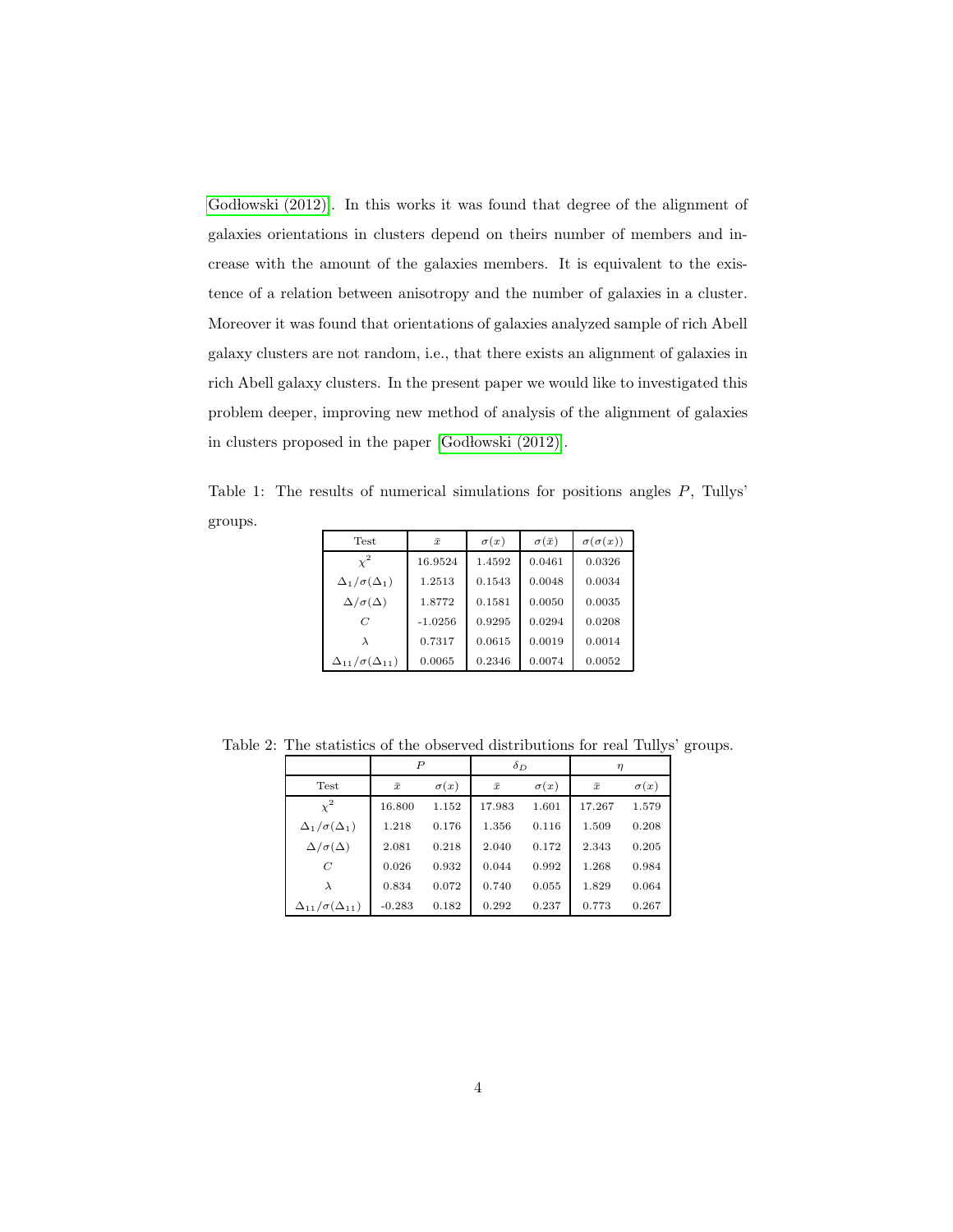#### 2 Overview

The orientation of galaxies is usually investigated either by analysing the distribution of the position angle of the galactic major axies or by the analysis of the spatial orientation of the normal line to the galaxy main plane in the investigated coordinate system. To obtain the spatial orientation of galaxies for each galaxy, two angles are determined:  $\delta_D$  - the angle between the normal to the galaxy plane and the main plane of the coordinate system, and  $\eta$  - the angle between the projection of this normal onto the main plane and the direction towards to the zero initial meridian.

In our previous papers weve shown that analysis of the spatial orientation of galaxies planes can be used as a general, standard test of galaxies forming scenario [Flin & Godłowski (1986), Godłowski (1993), Godłowski (1994), Godłowski & Ostrowski (1999), Godłowski et al.  $(2010)$ , Flin et al.  $(2011)$ , Godłowski  $(2011a)$ . Any study of galactic orientation based on the projection of galaxies on the celestial sphere gives a four-hold ambiguity in the solution for angular momentum. By the reason of none information connected with the direction of the galaxy spin our analysis is reduced to only two solutions. Using the Supergalactic coordinate system ([Flin & Godłowski (1986)] based on [\[Sandage & Tammann \(1976\)\]](#page-16-9)) the following relations between angles  $(L, B, P)$  and  $(\delta_D, \eta)$  hold:

$$
\sin \delta_D = -\cos i \sin B \pm \sin i \cos r \cos B,\tag{1}
$$

 $\sin \eta = (\cos \delta_D)^{-1} [-\cos i \cos B \sin L + \sin i (\mp \cos r \sin B \sin L \pm \sin r \cos L)],$  (2)  $\cos \eta = (\cos \delta_D)^{-1} [-\cos i \cos B \cos L + \sin i(\mp \cos r \sin B \cos L \mp \sin r \sin L)],$ (3)

where  $r = P - \pi/2$ . As a result of the reduction of our analysis into two solutions it is necessary to consider the sign of the expression:  $S = -\cos i \cos B \mp \sin \theta$  $\sin i \cos r \sin B$  and for  $S \ge 0$  reverse sign of  $\delta_D$  respectively[Godłowski et al. (2010)].

Significant progress in the investigation of galaxy plane orientation was made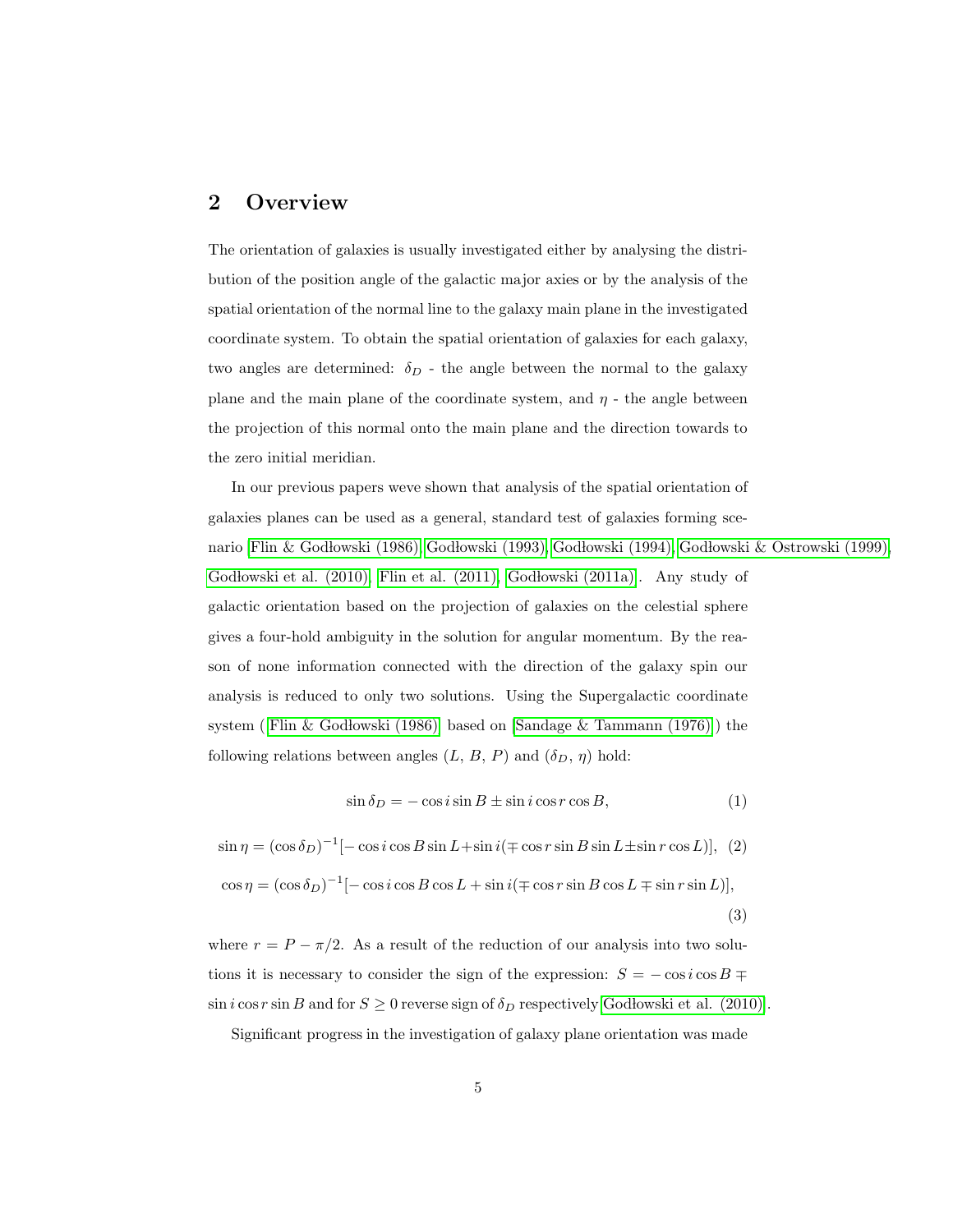| $\sim$ 01 mombols galaxies the same as in the real elaster. |           |             |            |             |           |             |
|-------------------------------------------------------------|-----------|-------------|------------|-------------|-----------|-------------|
|                                                             | Р         |             | $\delta_D$ |             | $\eta$    |             |
| Test                                                        | $\bar{x}$ | $\sigma(x)$ | $\bar{x}$  | $\sigma(x)$ | $\bar{x}$ | $\sigma(x)$ |
| $\chi^2$                                                    | 34.9798   | 0.5364      | 35.5824    | 0.5461      | 36.3663   | 0.5332      |
| $\Delta_1/\sigma(\Delta_1)$                                 | 1.2550    | 0.0419      | 1.2523     | 0.0428      | 1.3756    | 0.0473      |
| $\Delta/\sigma(\Delta)$                                     | 1.8788    | 0.0436      | 1.8844     | 0.0492      | 2.0208    | 0.0518      |
| $\,C$                                                       | $-1.0195$ | 0.3749      | $-0.5226$  | 0.3807      | $-0.1667$ | 0.4043      |
| $\lambda$                                                   | 0.7720    | 0.0168      | 0.8099     | 0.0201      | 0.8193    | 0.0188      |
| $\Delta_{11}/\sigma(\Delta_{11})$                           | 0.0014    | 0.0645      | 0.0039     | 0.0151      | 0.0083    | 0.0705      |

Table 3: The results of numerical simulation - sample of 247 cluster each with number of members galaxies the same as in the real cluster.

Table 4: The statistics of the distributions for position angles for sample of 247 Abell clusters.

|                                   | Equatorial coordinates |                   | Supergalactic coordinates |                   |
|-----------------------------------|------------------------|-------------------|---------------------------|-------------------|
| <b>Test</b>                       | $\bar{x}$              | $\sigma(\bar{x})$ | $\bar{x}$                 | $\sigma(\bar{x})$ |
| $x^2$                             | 36.8591                | 0.5924            | 36.7899                   | 0.6315            |
| $\Delta_1/\sigma(\Delta_1)$       | 1.7046                 | 0.0622            | 1.7021                    | 0.0626            |
| $\Delta/\sigma(\Delta)$           | 2.2663                 | 0.0594            | 2.2746                    | 0.0591            |
| $\overline{C}$                    | 1.1940                 | 0.4530            | 1.1220                    | 0.4237            |
| λ                                 | 0.9177                 | 0.0240            | 0.9138                    | 0.0220            |
| $\Delta_{11}/\sigma(\Delta_{11})$ | $-0.0005$              | 0.0855            | 0.0940                    | 0.0924            |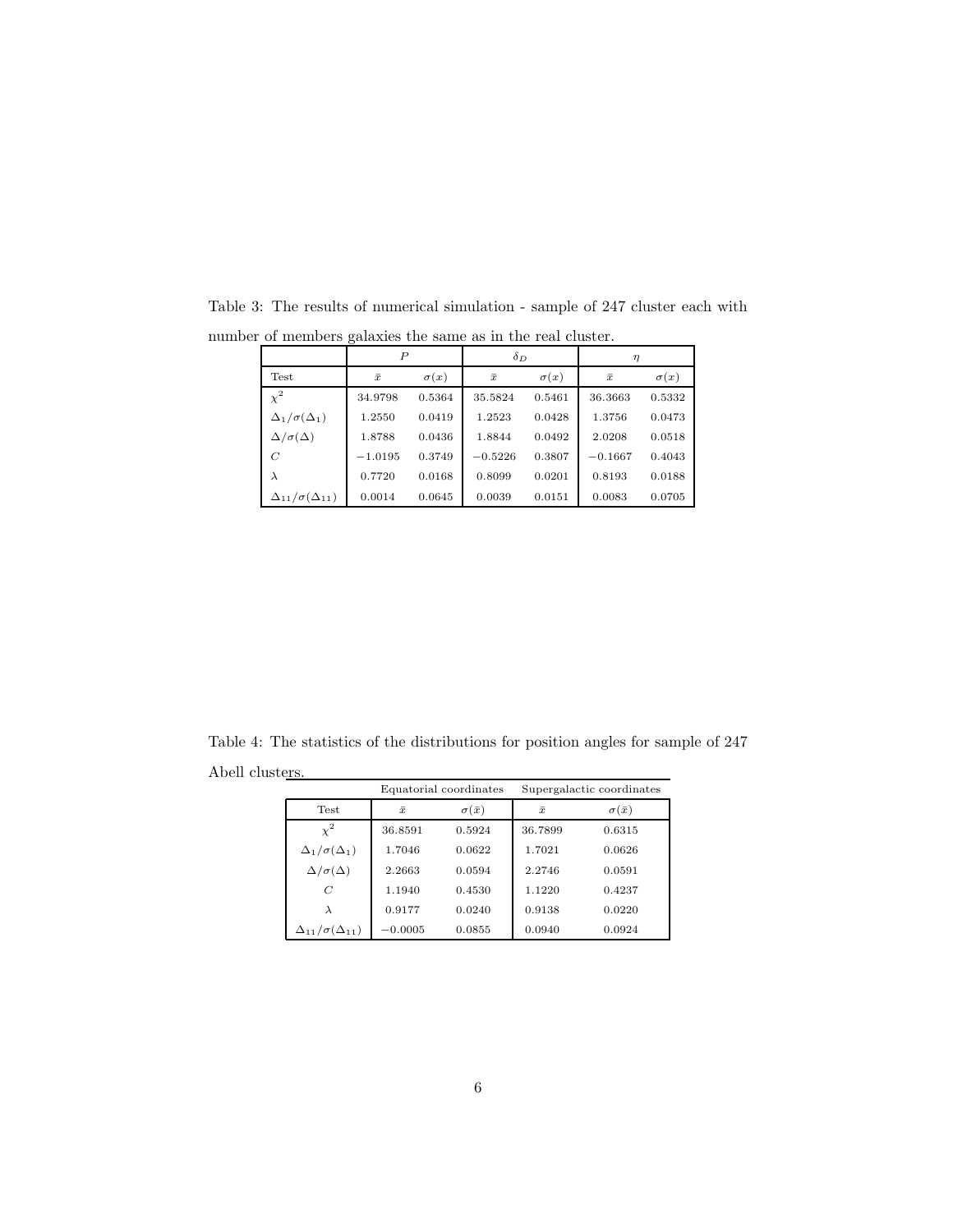by [\[Hawley & Peebles \(1975\)\]](#page-13-2). They discussed in detailed manner the method of investigating the galaxies orientation through analysing distribution of position angles as well as the influence of possible errors and observational effects. [\[Hawley & Peebles \(1975\)\]](#page-13-2) analysed the distributions of position angles using the  $\chi^2$ -test, Fourier test and the autocorrelation test. Since [Hawley & [Peebles \(1975\)\]](#page-13-2) this method was accepted as standard method for invetigation of a galactic alignment. Thera are several modification of the original [\[Hawley & Peebles \(1975\)\]](#page-13-2) method [Flin & Godłowski (1986), [Kindl\(1987\),](#page-14-6) Godłowski (1993), Godłowski (1994), Godłowski & Ostrowski (1999), [Aryal & Saurer \(2000\),](#page-11-0) Godłowski et al. (2010), Godłowski (2012)]

In order to detect non-random effects in the distribution of the investigated angles:  $\delta_D$ ,  $\eta$  and P we divided the entire range of the analyzed angles into n bins and carried out three different statistical tests. These tests were: the  $\chi^2$  test, the autocorrelation test and the Fourier test [\[Hawley & Peebles \(1975\),](#page-13-2) Godłowski et al. (2010), Godłowski (2011b), Godłowski (2012)]. We analyzed two samples of galaxy clusters. We computed the value of analyzed statistics for each cluster and later the mean value of the analyzed statistics. It was compared with theoretical predictions and results of numerical simulations obtained with using RANLUX generator [\[Luescher \(1994\),](#page-15-8) [Luescher \(2010\)\]](#page-15-9). We used 6 statistics discussed in detail in [Godłowski (2012)].

At first we analyzed the sample of  $18$  Tullys' clusters (see also [Godłowski  $(2011b)$ ]). The results are presented in the Tables 1 and 2. One should note, that there are insignificant differences with results in Table 2 and results in  $[Godboxski (2011b)]$ (Table 5) because of a small differences in method of computing the inclination angle with taking into account "true" axial ratio  $q_0$  which depends on morphological type and converting axial ratio  $q$  to standard photometrical axial ratio (see [\[Fouque & Paturel \(1985\)\]](#page-12-12)). From our results it is clearly seen that for samples of 18 groups of galaxies we do not found any significant alignments.

The next step was the analysis of the distribution of the position angles in the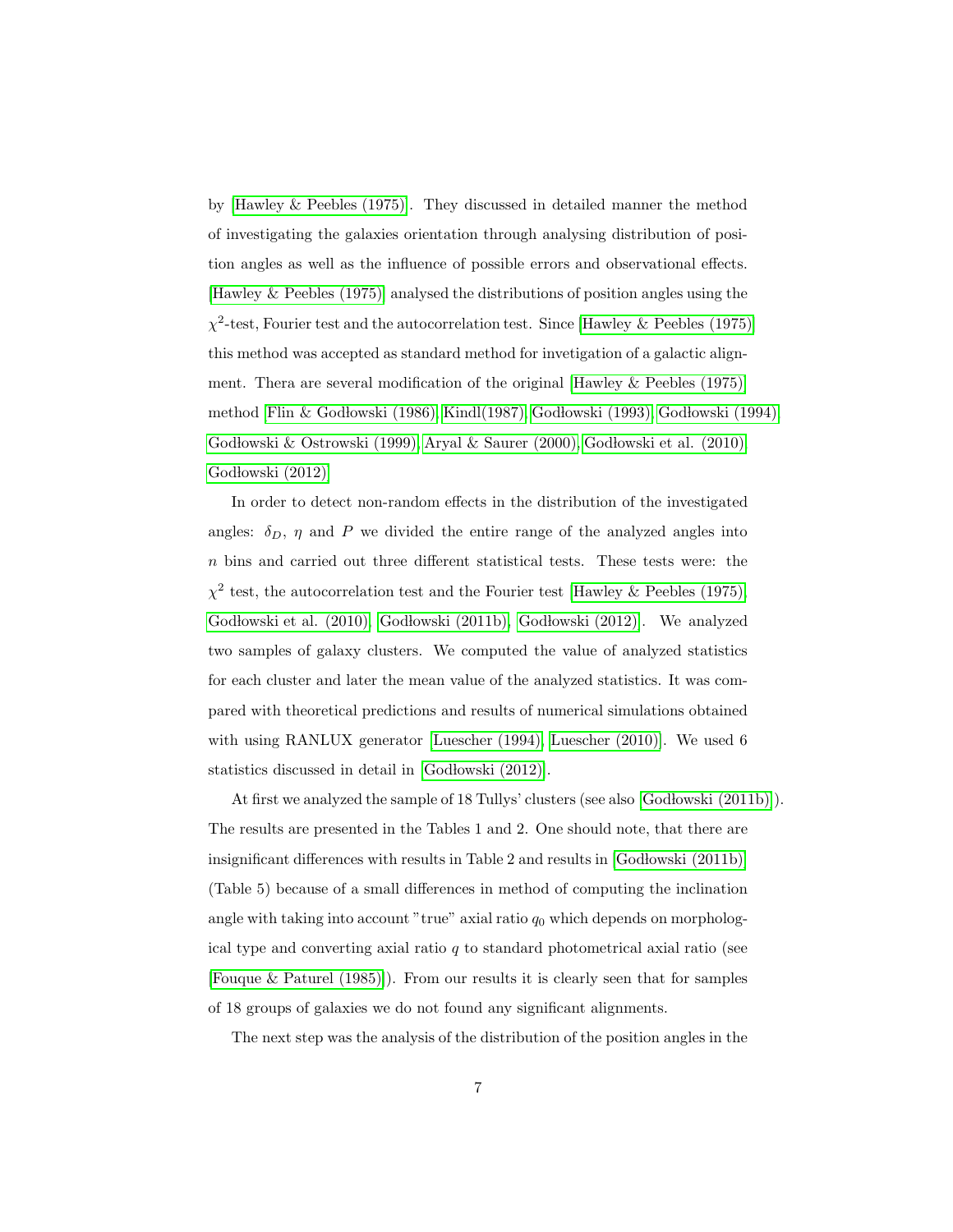sample of rich Abell clusters [Godłowski et al. (2010), Godłowski (2012)]. This sample was taken from [Panko  $\&$  Flin(2006)] catalog, which is catalog of galaxy cluster obtain on the base of the Muenster Red Sky Survey [\[Ungruhe et al. \(2003\)\]](#page-17-6). Our sample containss 247 Abell clusters with richness at least 100 galaxies each being identified with one of ACO clusters [\[Abell et al. \(1989\)\]](#page-11-1). The results of our investigation are presented in the Tables 3 and 4. Now, on the contrary to the previous investigated samples of Tully groups, we found significant deviation of mean values of the statistics from expected values obtained from numerical simulations. From the Figure 1 and Table 3 we could find that results of the expected value of analyzed statistics for angles  $\delta_D$  and  $\eta$  are larger than that obtained for position angles p. It is mostly caused of the fact that during the process of deprojection of the spatial orientation of galaxies from its optical images we obtain two possible orientations - see equations 1-3. From analysis of these equations it is easy to see that both solutions are not independent and as a result the distribution of analyzed statistics is modified and must be obtained from numerical simulations. Such differences have not changed our conclusion obtained from analysis of Tullys' groups of galaxies, because we have not found significant deviation even if we took smaller values obtained from simulations of position angles, but it should be taken into account during future analysis of the spatial orientation of galaxies in our sample of rich Abell clusters.

#### 3 Conclusions

In the present paper we confirmed the predictions from the previous analysis [Godłowski et al. (2010), Godłowski (2011b), Godłowski (2012)] which showed the dependency of the alignment of galaxies in clusters on richness of the cluster. Moreover, we found that for the sample of Tullys' groups of galaxies we do not found any significant alignment while it is observed for the sample of 247 Abells' clusters, with richness at least 100 galaxies each. In the present paper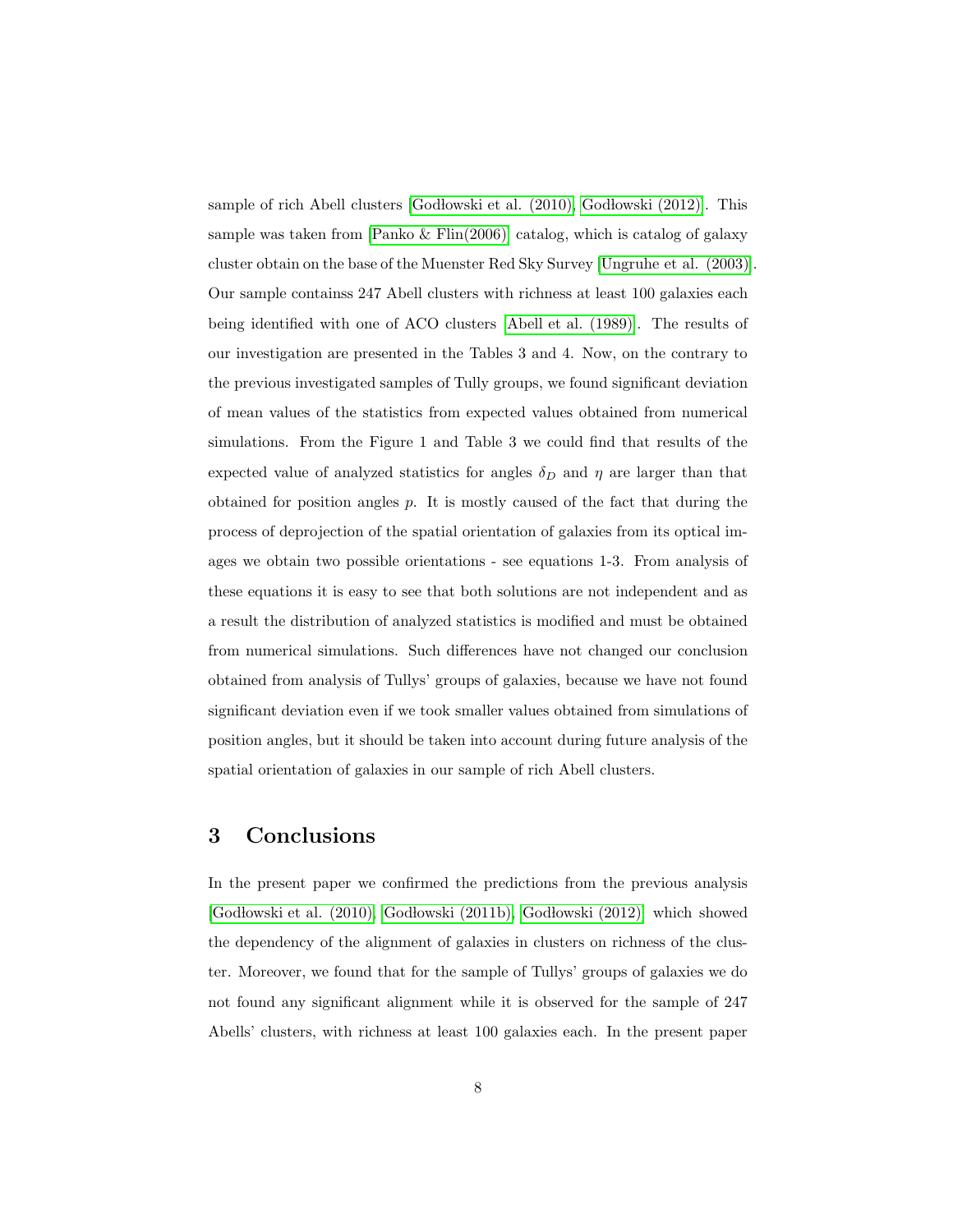we extended our analysis by showing that expected values of analyzed statistics for angles giving spatial orientation of galaxies,  $\delta_D$  and  $\eta$  are greater than that obtained for position angles of major axis of galaxies. It is mostly because during the analysis of the spatial orientation of galaxies we have two possible orientations of galaxies which are not independent to each other. Our results lead to the conclusion that the angular momentum of the cluster increases with the mass of the structure. With such a dependency it is natural to expect that in rich clusters significant alignment should be present. Usually a dependency between the angular momentum and the mass of the structure is presented as empirical relation  $J \sim M^{5/3}$  [\[Wesson \(1979\),](#page-17-7) [Carrasco \(1982\),](#page-12-13) [White \(1984\),](#page-17-8) [Brosche \(1986\),](#page-12-14) Paz et al.  $(2008)$ ), Romanowsky & Fall  $(2012)$ ], for rewiev see also [\[Schaefer \(2009\)\]](#page-16-10). In our opinion the observed relation between the richness of the galaxy cluster and the alignment is due to tidal torque, as suggested by [\[Heavens & Peacock \(1988\)\]](#page-13-4) and [\[Catelan & Theuns \(1996\)\]](#page-12-8). Moreover, the analysis of the linear tidal torque theory is pointing in the same direction [\[Noh & Lee \(2006a\),](#page-15-12) [Noh & Lee \(2006b\)\]](#page-15-13). They've noticed the connection of the alignment with the considered scale of the structure. It should be also noticed that many of other result conected with galaxy aligmenth is interpreted in the light of tidial torque theory. For example Gonzalez and Teodoro [\[Gonzalez-Sanchez, & Teodoro \(2010\)\]](#page-13-11) interpreted the alignment of just the brightest galaxies within a cluster as an effect of action of gravitational tidal forces. However one should note that our result, increase of aligmenth with cluster richness is also compatible with the prediction of the Li model in which galaxies are formed in the rotating universe ( $[Li (1998), Godlowski et al. (2003),$  $[Li (1998), Godlowski et al. (2003),$ Godłowski et al.  $(2005)$ .

We should keep in mind that Lis model [\[Li \(1998\)\]](#page-15-7) remains valid only provided rotation occurs on a sufficiently large scale. Thus in this model considerations concerning angular momenta of galaxy structures will be also valid in the case of large scale, but not necessarily global, rotation of the Universe. It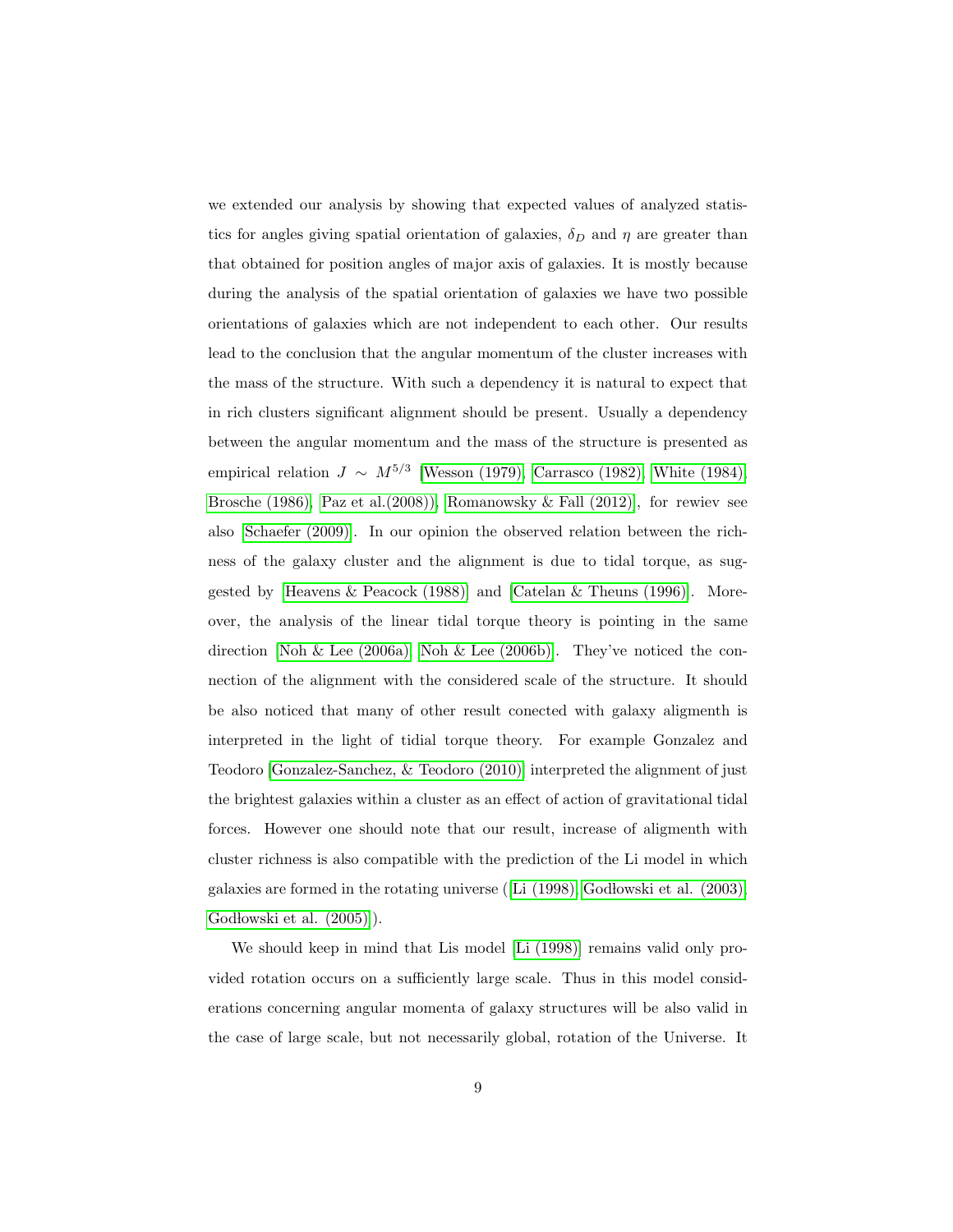is important because observed the amplitude of quadrupole fluctuations value provided by both COBE and WMAP measurements is only  $\Delta T^2 = 249 \mu K^2$ [\[Hinshaw et al., \(2007\)\]](#page-13-13). More generally the large scale anisotropy linked with the rotation of the Universe, homogeneous magnetic field, anisotropy of curvature and other similar factors is strongly restricted by WMAP observations of quadrupole anisotropy of relic radiation (see for review Demianski & Doroshkevich [\[Demianski & Doroshkevich\]](#page-12-15).One should note however that most serious problem of Lis model [\[Li \(1998\)\]](#page-15-7) is consists in the fact that the observed amount of rotation of spiral galaxies cannot arise from the Universes rotation alone, since the required amount of rotation of the Universe on the order obtained earlier by Birch [\[Birch \(1982\),](#page-12-16) [Birch \(1983\)\]](#page-12-17) which is too large in comparison with the detected anisotropies of cosmic background radiation (for review see  $[Goldowski (2011a)]$ 

Recently, there have been also some attempts to investigate galaxy angular momenta on a large scale. [\[Paz et al.\(2008\)\)\]](#page-15-11) analysing galaxies from the Sloan Digital Sky Survey catalogue found that the galaxy angular momenta are aligned perpendicularly to the planes of large-scale structures, while there is no such effect for the low-mass structures. They interpret this as consistent with their simulations based on the mechanism of tidal interactions. The change of alignment with the surrounding neigbourhood was observed also in alignment study in void vicinity [\[Varela et al. \(2012\)\]](#page-17-9) being continuation of earlier study of galaxy orientation in regions surrounding bubble-like voids [\[Trujillo et al. \(2006\)\]](#page-17-3). [\[Jones et al.\(2010\)\]](#page-14-7) found that the spins of spiral galaxies located within cosmic web filaments tend to be aligned along the larger axis of the filament, which they interpreted as "fossil" evidence indicating that the action of large scale tidal torques effected the alignments of galaxies located in cosmic filaments. [\[Tempel et al. \(2013\)\]](#page-16-11) found evidence that the spin axes of bright spiral galaxies have a weak tendency to be aligned parallel to filaments. For elliptical/S0 galaxies, they have a statistically significant result that the spin axes of ellipticals are aligned preferentially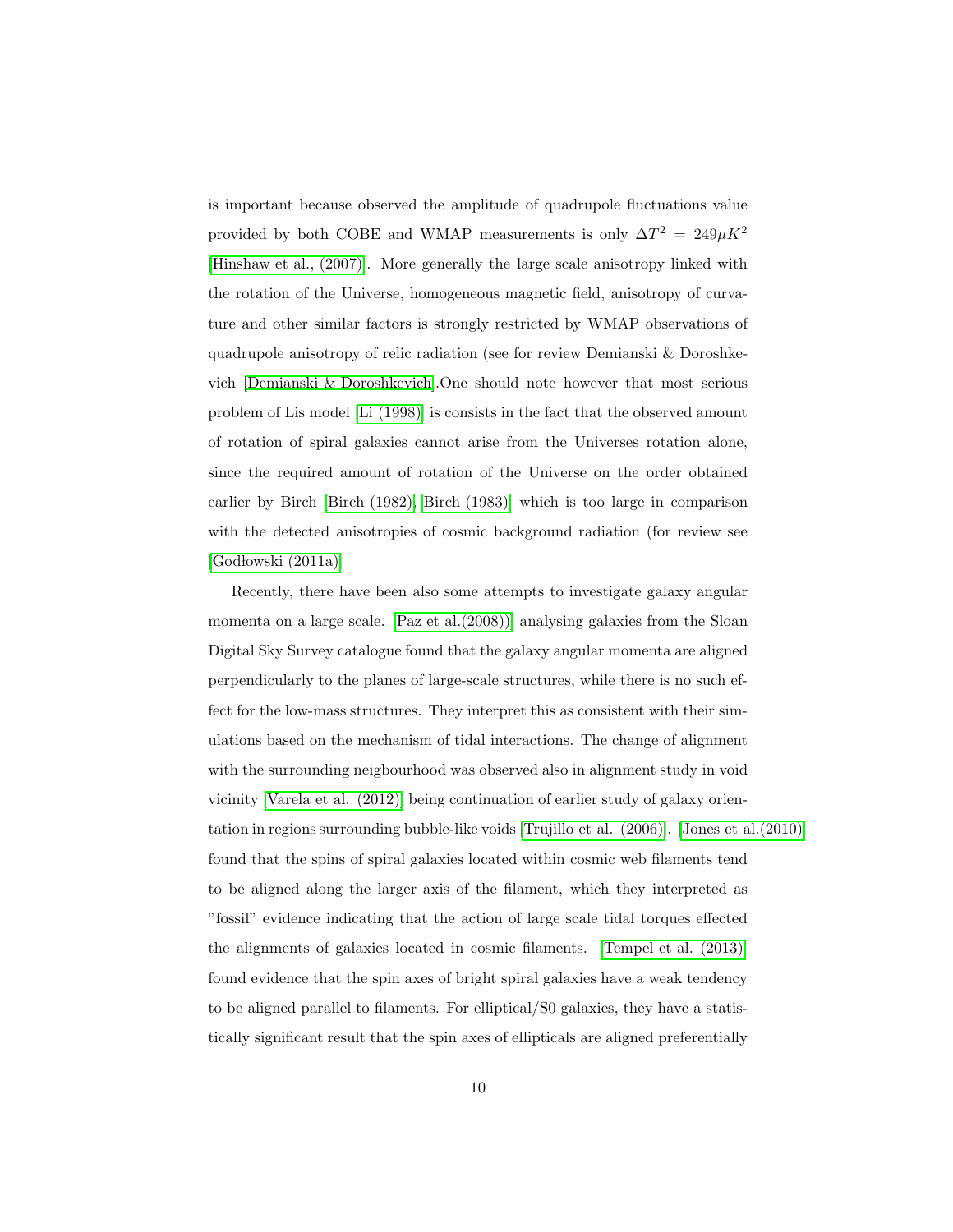perpendic- ular to the host filaments. Lee [\[Lee \(2011\)\]](#page-15-14) comparing of his observational results with the analytic model based on the tidal torque theory reveals that the spin correlation function for the late-type spiral galaxies follow the quadratic scaling of the linear density correlation and that the intrinsic correlations of the galaxy spin axes are stronger than that of the underlying dark halos. The intrinsic correlations between galaxy spins and intermediate principal axes of the tidal shears was also found by Lee and Erdogdu [\[Lee & Erdogdu \(2007\)\]](#page-15-15).

Possible relation between filament and orientation of galaxies was noticed also by Godowski & Flin [Godłowski & Flin(2010)]. In this paper the orientation of galaxy groups in the Local Supercluster was studied, and it was found a strong alignment of the major axis of the groups with directions towards the supercluster center (Virgo cluster) as well as with the line joining the two brightest galaxies in the group. The Interpretation of these observational results was following. The brightest galaxies of the group, believed to be the most massive ones, originated first. Afterward, the hierarchical clustering leads to aggregation of galaxies around these two galaxies. The groups are formed on the same or similarly oriented filaments. It should be also noticed that galaxy cluster intrinsic alignments to very large scales of  $100h^{-1}\text{Mpc}$ , representing a tendency of clusters to point preferentially towards other clusters was found by Smargon et al.[\[Smargon et al. \(2012\)\]](#page-16-12) .

Possible significance of the evolution of the alignmenta with redshift is sugest by the results of the paper of [\[Song & Lee \(2012\)\]](#page-16-13), which found that the alignment profile of cluster galaxies drops faster at higher redshifts and on smaller mass scales. Moreover, one should note that the largest scale alignment was found in the series of paper by Hutsemekers ([\[Hutsemekers \(1998\),](#page-14-8) [Hutsemekers & Lamy \(2001\),](#page-14-9) [Hutsemekers et al. \(2005\)\]](#page-14-10)) during analyzis of the alignment of quasar polarization vectors.The polarization vectors appear to be coherently oriented or aligned over huge (about 1 Gpc) regions at the sky. Furthermore, the mean polarization angle  $\theta$  appears to rotate with redshift at the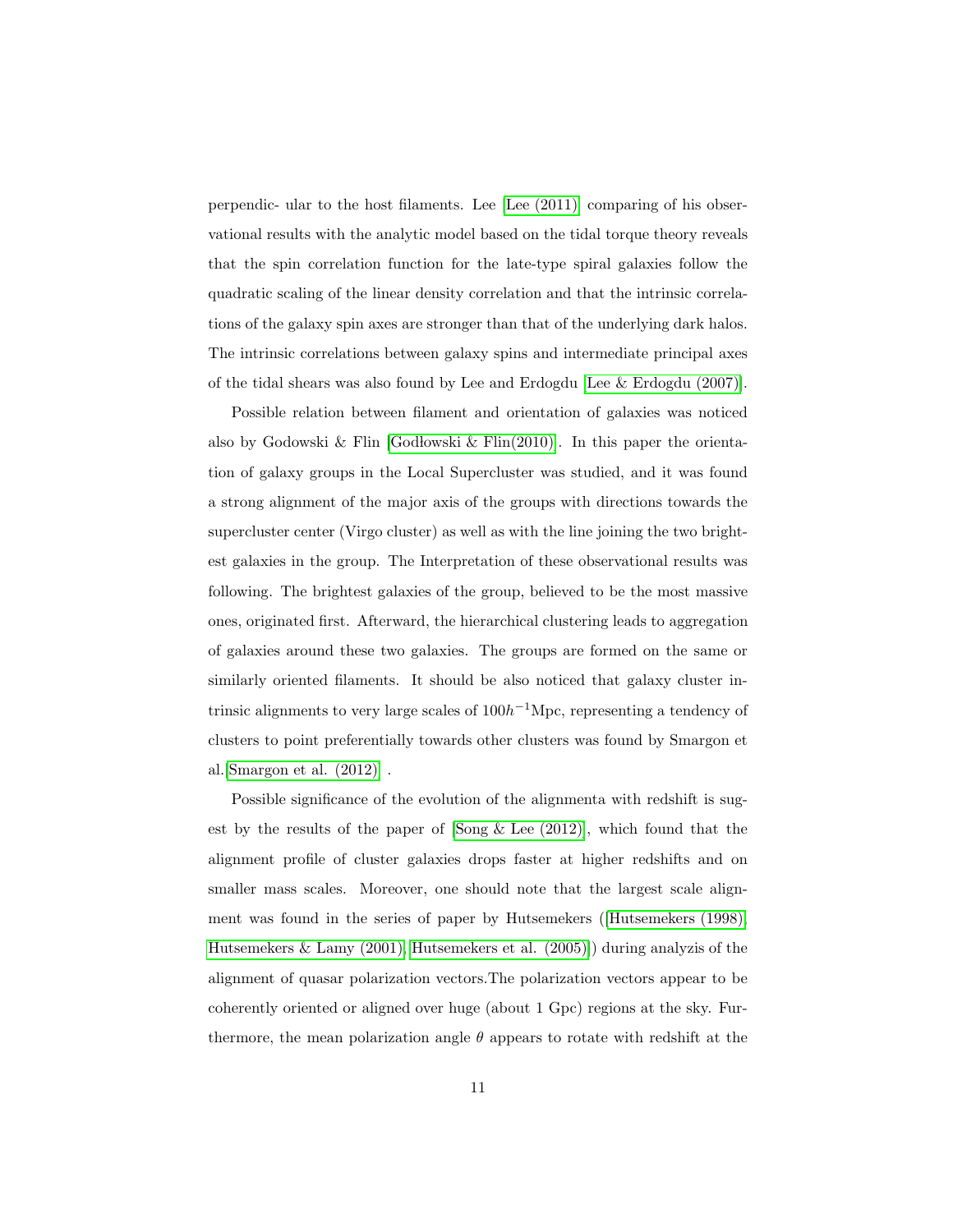rate of about 300 per Gpc. These results usually are not questioned, (with exception of Joshi et al. [\[Joshi et al. \(2007\)\]](#page-14-11) which not found any effects during analysis of theirs sample [\[Jackson et al. \(2007\)\]](#page-14-12)), however the origin of this effect is still discussed. While interpretations like a global rotation of the Universe can potentially explain the effect the properties they observed qualitatively correspond to the dichroism and birefringence predicted by the photonpseudoscalar oscillation within a magnetic field. The possible interpretations was discussed many times for example by Hutsemekers [Hutsemekers  $\&$  Lamy (2001), [Hutsemekers et al. \(2005\),](#page-14-10) [Hutsemekers et al. \(2010\)\]](#page-14-13) and recently by Agarwal,Kamal and Jain [\[Agarwal \(2011\)\]](#page-11-2)

In our further paper we would like to extend our consideration to more detailed analysis of the distribution of two angles  $\delta_D$  and  $\eta$ , describing the spatial orientation of the galaxy plane. Moreover, we would like to investigate does the effect found in the present paper depends on the cluster BM type and velocity dispersion of member galaxies.

## Acknowledgments

This research has made use of the NASA/IPAC Extragalactic Database (NED) which is operated by the Jet Propulsion Laboratory, California Institute of Technology, under contract with the National Aeronautics and Space Administration.

## References

- <span id="page-11-1"></span>[Abell et al. (1989)] Abell, G., Corwin, H., Olowin, R. 1989, APJS, 70, 1
- <span id="page-11-2"></span>[Agarwal (2011)] Agarwal, N., Kamal, A., Jain, P. 2011, Phys. Rev. D. 83, 065014
- <span id="page-11-0"></span>[Aryal & Saurer (2000)] Aryal, B., Saurer, W., 2000, A&A, 364, L97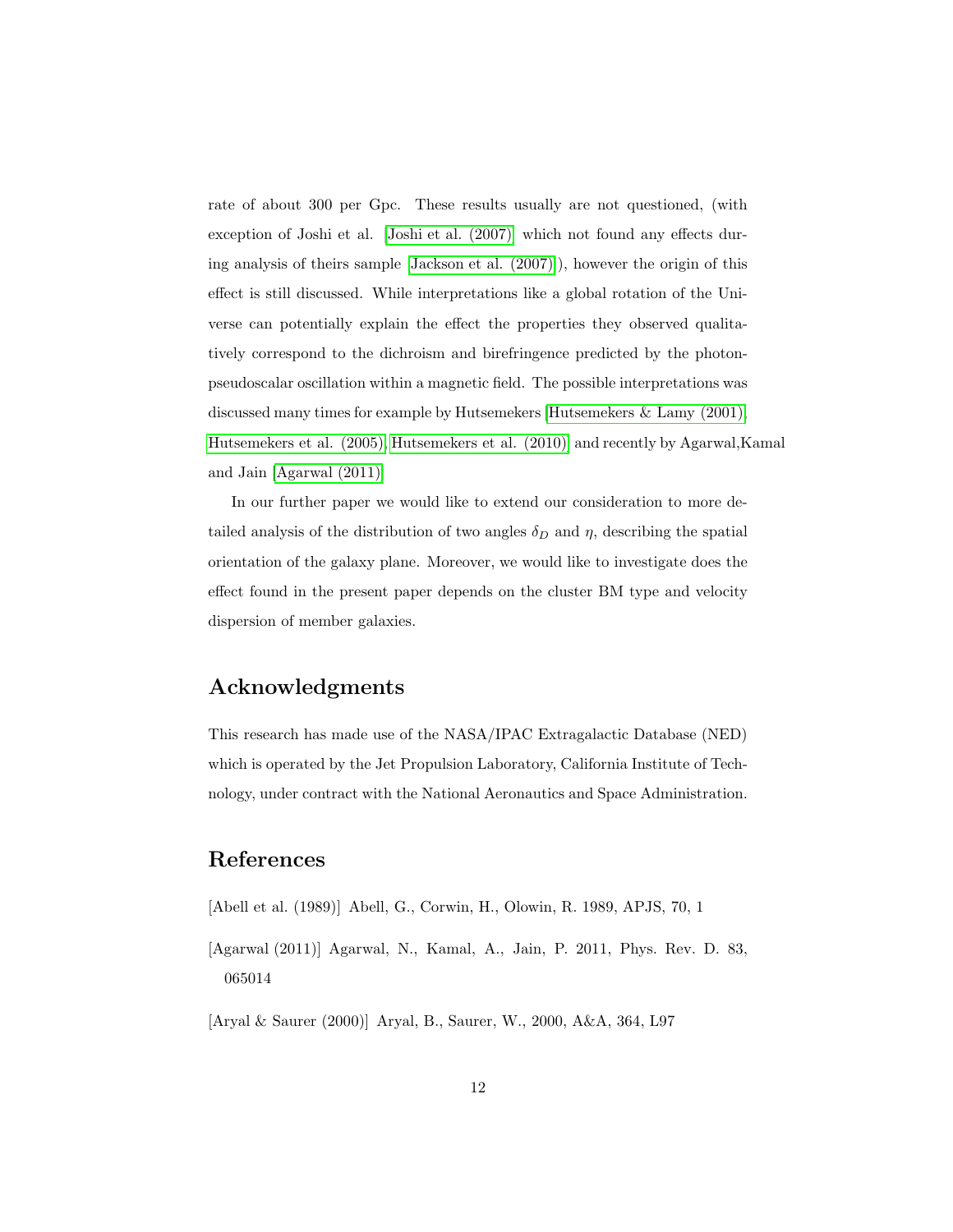- <span id="page-12-10"></span>[Aryal (2007)] Aryal, B., Paudel, S., Saurer, W. 2007, MNRAS, 379, 1011
- <span id="page-12-16"></span>[Birch (1982)] Birch, P., 1982, Nature 298, 451
- <span id="page-12-17"></span>[Birch (1983)] Birch, P., 1983, Nature 301, 736
- <span id="page-12-2"></span>[Bower et al. (2006)] Bower, R.G., Benson, A.J., Malbon, R., Helly, J.C., Frenk, C.S., Baugh, C.M., Cole, S., Lacey, C.G. 2006, MNRAS, 370, 645
- <span id="page-12-3"></span>[Brook et al. (2008)] Brook, C., i in., 2008, Astroph. J. 689, 678,
- <span id="page-12-14"></span>[Brosche (1986)] Brosche, P. 1986, Comm. Astroph., 11, 213
- <span id="page-12-13"></span>[Carrasco (1982)] Carrasco, L., Roth, M., Serrano, A. 1982, A&A, 106, 89
- <span id="page-12-8"></span>[Catelan & Theuns (1996)] Catelan, P., Theuns, T. 1996 MNRAS, 282, 436
- <span id="page-12-4"></span>[Codis et al. (2012)] Codis, S., Pichon, C., Devriendt, J., Slyz, A., Pogosyan, D., Dubois, Y., Sousbie, T., 2012, MNRAS, 427., 3320
- <span id="page-12-1"></span>[Dekel (1985)] Dekel, A. 1985, APJ, 298, 461
- <span id="page-12-6"></span>[Diaferio & Geller (1997)] Diaferio A., Geller M. J., , 1997, ApJ, 481, 633
- <span id="page-12-7"></span>[Diaferio (1999)] Diaferio A., 1999, MNRAS, 309, 610
- <span id="page-12-15"></span>[Demianski & Doroshkevich] M. Demianski, A.G. Doroshkevich, 2007, Phys.Rev.D, 75, 13517
- <span id="page-12-0"></span>[Doroshkevich (1973)] Doroshkevich, A. G. 1973, Astrophys. Lett., 14, 11
- <span id="page-12-9"></span>[Fedeli (2013)] Fedeli, C 2013, [arXiv:1301.5196](http://arxiv.org/abs/1301.5196)
- <span id="page-12-11"></span>[Flin et al. (2011)] Flin, P., Biernacka, M., Panko, E., Godłowski,W., Piwowarska, P. 2011, Balt. Astron., 20, 251
- <span id="page-12-5"></span>[Flin & Godłowski (1986)] Flin, P., Godłowski, W. 1986, MNRAS, 222, 525
- <span id="page-12-12"></span>[Fouque & Paturel (1985)] Fouque, P., Paturel, G., 1985 A&A, 150, 192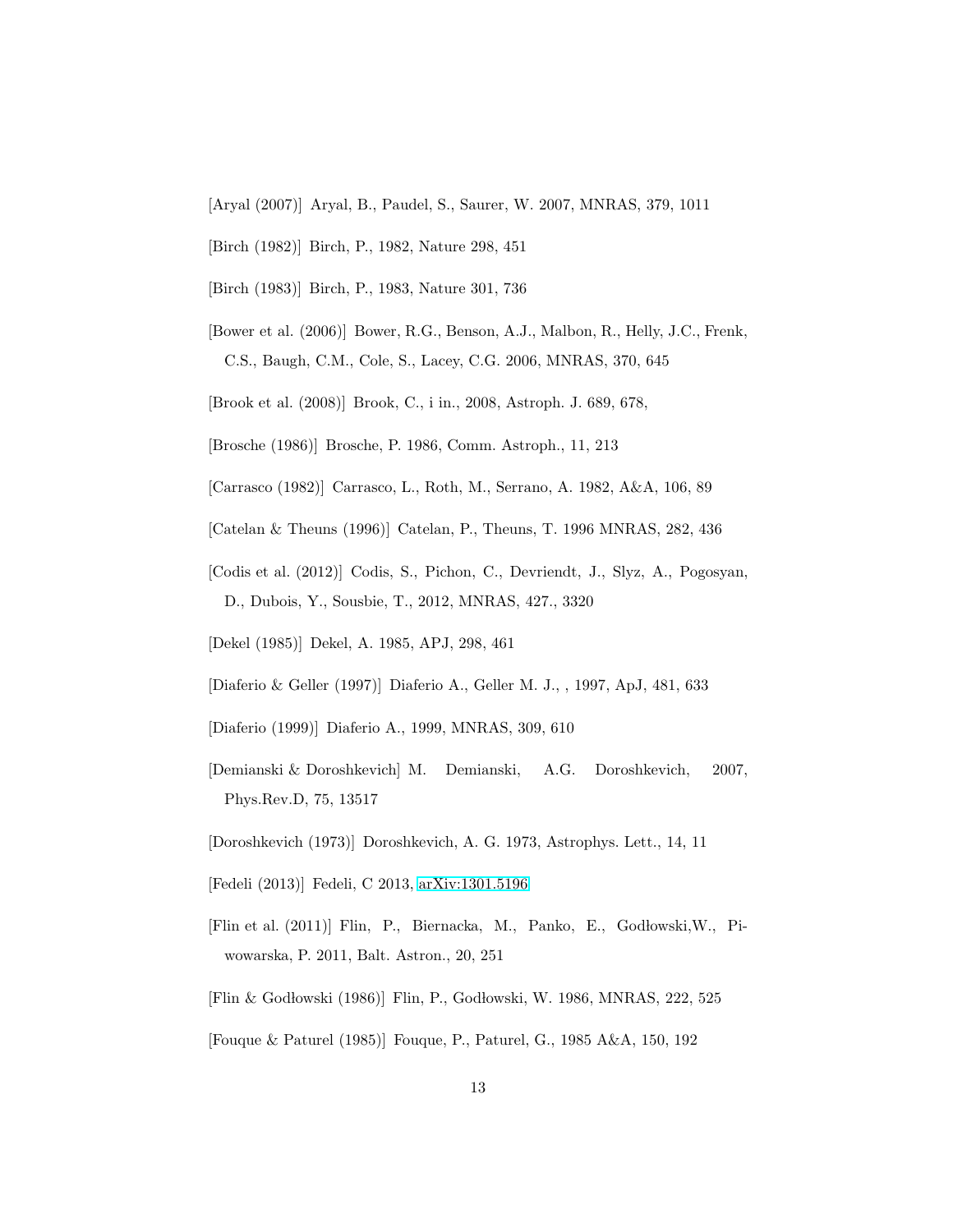- <span id="page-13-1"></span>[Giahi-Saravani & Schfer (2013)] Giahi-Saravani, B. M. Schfer 2013, arXiv: 1302.2607
- <span id="page-13-8"></span>[Godłowski (1993)] Godłowski, W. 1993, MNRAS, 265, 874
- <span id="page-13-9"></span>[Godłowski (1994)] Godłowski, W. 1994, MNRAS, 271, 19
- <span id="page-13-6"></span>[Godłowski (2011a)] Godłowski, W. 2011a, International Journal of Modern Physics D. 20, 1643
- <span id="page-13-7"></span>[Godłowski (2011b)] Godłowski, W. 2011b, Acta Physica Polonica B, 42, 2323
- <span id="page-13-0"></span>[Godłowski (2012)] Godłowski, W. 2012, Astrophysical J., 747, 7
- <span id="page-13-14"></span>[Godłowski & Flin(2010)] Godowski, W., Flin, P., 2010, ApJ, 708, 902,
- <span id="page-13-10"></span>[Godłowski & Ostrowski (1999)] Godłowski, W., Ostrowski, M., 1999, MNRAS, 303, 50
- <span id="page-13-5"></span>[Godłowski et al. (2010)] Godłowski, W., Piwowarska, P., Panko, E., Flin, P. 2010, Astrophysical J., 723, 985
- <span id="page-13-12"></span>[Godłowski et al. (2003)] Godłowski, W., Szydłowski, M., Flin, P., Biernacka, M., 2003 Gen. Rel. Grav. 35, (5), 907
- <span id="page-13-3"></span>[Godłowski et al. (2005)] Godłowski, W., Szydłowski, M., Flin, P. 2005, Gen. Rel. Grav. 37, (3) 615
- <span id="page-13-11"></span>[Gonzalez-Sanchez, & Teodoro (2010)] Gonzalez-Sanchez, A., Teodoro L., 2010 MNRAS, 404, L11
- <span id="page-13-2"></span>[Hawley & Peebles (1975)] Hawley, D. I., Peebles, P. J. E. 1975, Astronomical J., 80, 477
- <span id="page-13-4"></span>[Heavens & Peacock (1988)] Heavens, A., Peacock, J. 1988, MNRAS, 232, 339
- <span id="page-13-13"></span>[Hinshaw et al., (2007)] Hinshaw G. et al., 2007, Astrophys.J.Suppl., 170, 288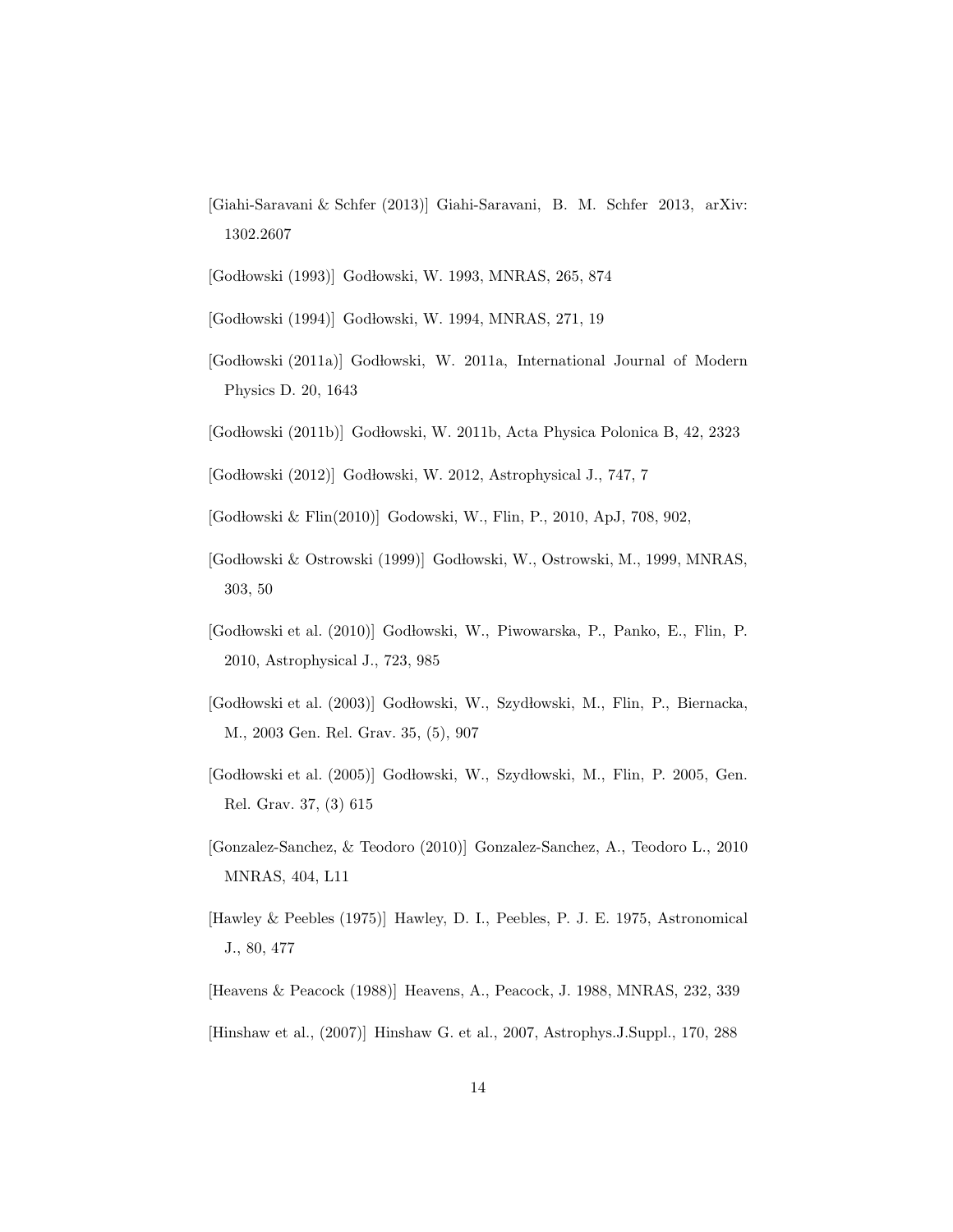<span id="page-14-5"></span>[Hwang & Lee (2007)] Hwang, H.S., Lee M.G., 2007, Astroph. J. 662, 236

- <span id="page-14-8"></span>[Hutsemekers (1998)] Hutsemekers, D. 1998 Astron. Astrophys. 332, 410
- <span id="page-14-9"></span>[Hutsemekers & Lamy (2001)] Hutsemekers, D., Lamy, H. 2001 Astron. Astrophys. 367, 381
- <span id="page-14-10"></span>[Hutsemekers et al. (2005)] Hutsemekers, D., Cabanac, R., Lamy, H., Sluse, D., 2005 Astron. Astrophys. 441, 915
- <span id="page-14-13"></span>[Hutsemekers et al. (2010)] D. Hutsemekers, B. Borguet, D. Sluse, R. Cabanac, H. Lamy, 2010, Astron. Astrophys. 520, L7
- <span id="page-14-12"></span>[Jackson et al. (2007)] Jackson, N., Battye, R. A., Browne, I. W. A., Joshi, S., Muxlow, T. W. B., Wilkinson, P. N. 2007 MNRAS, 376, 371
- <span id="page-14-3"></span>[Jaaniste & Saar(1978)] Jaaniste, J., Saar, E. 1978, in: The large scale structures of the Universe., eds. M. S. Longair and J. Einasto, D. Reidel, Dordrecht (IAU Symp. 79), p.488
- <span id="page-14-7"></span>[Jones et al.(2010)] Jones, B., van der Waygaert R., Aragon-Calvo M., 2010 MNRAS, 408, 897
- <span id="page-14-11"></span>[Joshi et al. (2007)] Joshi, S.A., Battye, R. A., Browne, I. W. A., Jackson, N., Muxlow, T. W. B. Wilkinson, P. N. 2007 MNRAS, 380, 162
- <span id="page-14-4"></span>[Kalinkov et al. (2005)] Kalinkov M., Valchanov T., Valtchanov I., Kuneva I., Dissanska M., 2005, MNRAS, 359, 1491
- <span id="page-14-6"></span>[Kindl(1987)] Kindl, A. 1987, Astronom. J., 93, 1024
- <span id="page-14-0"></span>[Lee & Pen (2000)] Lee, J., Penn, U., 2000, Astrophys. J. 532, L5
- <span id="page-14-1"></span>[Lee & Pen (2001)] Lee, J., Penn, U., 2001, Astrophys. J. 555, 106
- <span id="page-14-2"></span>[Lee & Pen (2002)] Lee, J., Penn, U., 2002, Astrophys. J. 567, L111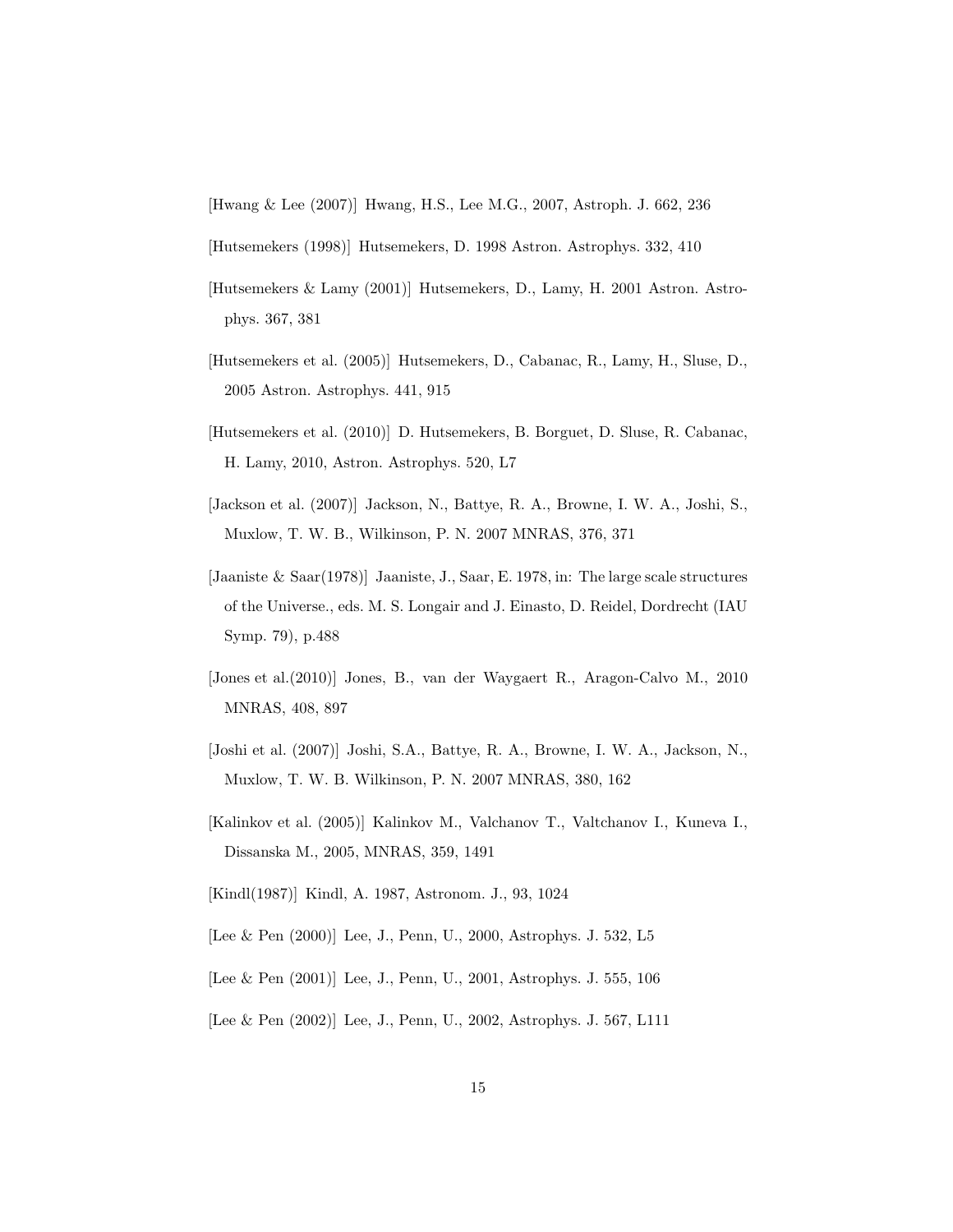<span id="page-15-14"></span>[Lee (2011)] J. Lee 2011, APJ, 732, 99

<span id="page-15-15"></span>[Lee & Erdogdu (2007)] J. Lee P. Erdogdu, 2007, Astrophys. J. 641, 1248

<span id="page-15-7"></span>[Li (1998)] Li, Li-Xin, 1998, Gen. Rel. Grav. 30, 497

<span id="page-15-8"></span>[Luescher (1994)] Luescher, M. 1994, Computer Physics Comunications 79, 100

- <span id="page-15-9"></span>[Luescher (2010)] Luescher, M. 2010,<http://luscher.web.cern.ch/luscher/ranlux/>
- <span id="page-15-2"></span>[Mo et al. (2005)] Mo, H. J., Yang, X.,van den Bosch, F. C., Katz, N., 2005, MNRAS, 363, 1155,
- <span id="page-15-1"></span>[Navarro (2004)] Navarro, J. F., Abadi, M. G., Steinmetz, M. 2004, Astrophys. J. 613, L41
- <span id="page-15-12"></span>[Noh & Lee (2006a)] Noh, Y., Lee, J. 2006, [astro-ph/0602575](http://arxiv.org/abs/astro-ph/0602575)
- <span id="page-15-13"></span>[Noh & Lee (2006b)] Noh, Y., Lee, J. 2006, Astophysical J. L., 652, l71
- <span id="page-15-5"></span>[Oepik (1970)] Oepik, X., 1970, Irish Astron. J. 9, 211
- <span id="page-15-10"></span>[Panko & Flin(2006)] Panko, E., Flin, P. 2006, Journal of Astronomical Data, 12, 1
- <span id="page-15-11"></span>[Paz et al.(2008))] Paz, D.J, Stasyszyn, F., Padilla, N. D. 2008, MNRAS, 389, 1127
- <span id="page-15-3"></span>[Paz et al. (2011))] Paz, D. J.; Sgr, M. A.; Merchn, M.; Padilla, 2011, MNRAS, 414. 2029
- <span id="page-15-0"></span>[Peebles (1969)] Peebles, P. J. E. 1969, Astrophysical J., 155, 393
- <span id="page-15-4"></span>[Peebles & Yu (1970)] Peebles, P. J. E., Yu, J. T. 1970, Astrophysical J., 162, 815
- <span id="page-15-6"></span>[Regos & Geller (1989)] Regos E., Geller M. J., 1989, Astron.J, 98, 755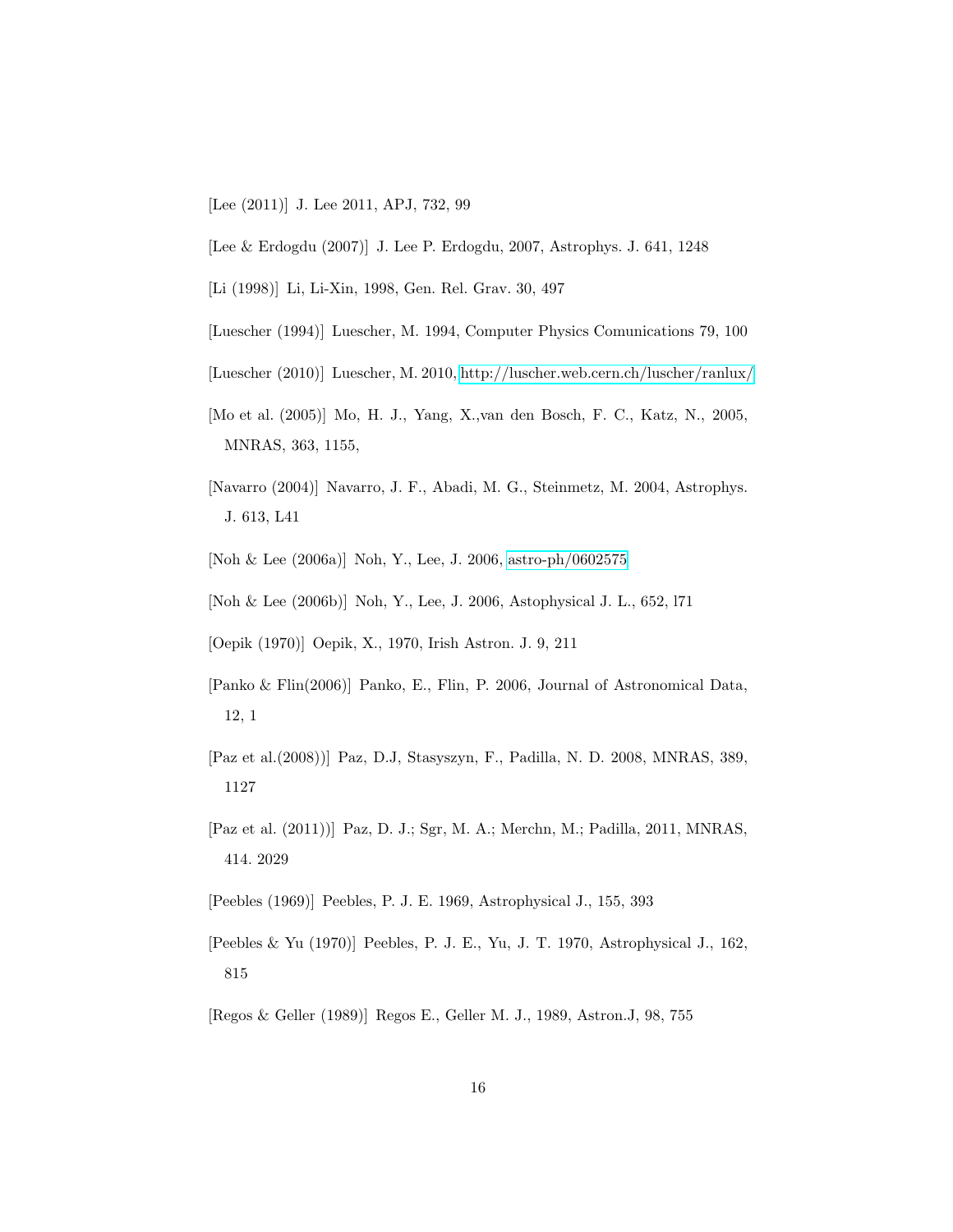- <span id="page-16-8"></span>[Rines et al. (2003)] Rines K., Geller M. J., Kurtz M. J., Diaferio A., , 2003, Astron.J., 126, 2152,
- <span id="page-16-4"></span>[Romanowsky & Fall (2012)] Romanowsky, A. J., Fall, S. M., 2012, APJS, 203, 107
- <span id="page-16-9"></span>[Sandage & Tammann (1976)] Sandage, A., Tammann, G. A. 1976, Astrophysical J., 207, L1
- <span id="page-16-10"></span>[Schaefer (2009)] Schaefer, B. M. 2009, IJMPD, 18, 173
- <span id="page-16-1"></span>[Shandarin(1974)] Shandarin, S.F. 1974, Sov. Astr. 18, 392
- <span id="page-16-3"></span>[Shandarin et al.(2012)] Shandarin, S.F., Habib, Sa., Heitmann, K., 2012, Physical Review D, vol. 85, 083005
- <span id="page-16-5"></span>[Silk (1968)] Silk, J. 1968, Astrophysical J., 151, 459
- <span id="page-16-2"></span>[Silk & Efstathiou (1983)] Silk, J., Efstathiou, G. A. 1983, The Formation of Galaxies, Fundamentals of Cosm. Phys. 9, 1
- <span id="page-16-12"></span>[Smargon et al. (2012)] A. Smargon, R. Mandelbaum1, N. Bahcall, M. Niederste-Ostholt, 2012, MNRAS, 423, 856
- <span id="page-16-13"></span>[Song & Lee (2012)] Song, H., Lee, J., 2012 APJ, 748, 98
- <span id="page-16-7"></span>[Springel et al. (2005)] Springel, V., et al. 2005, Nature, 435, 629
- <span id="page-16-6"></span>[Sunyaew & Zeldovich (1970)] Sunyaev, A. R., Zeldovich, Ya. B. 1970, Astroph. Sp. Sci., 7, 3
- <span id="page-16-0"></span>[Sunyaew & Zeldovich (1972)] Sunyaev, A. R., Zeldovich, Ya. B., 1972 A&A, 20, 189
- <span id="page-16-11"></span>[Tempel et al. (2013)] Tempel, E. Stoica, R. S., Saar, E. 2013 MNRAS, 428, 1827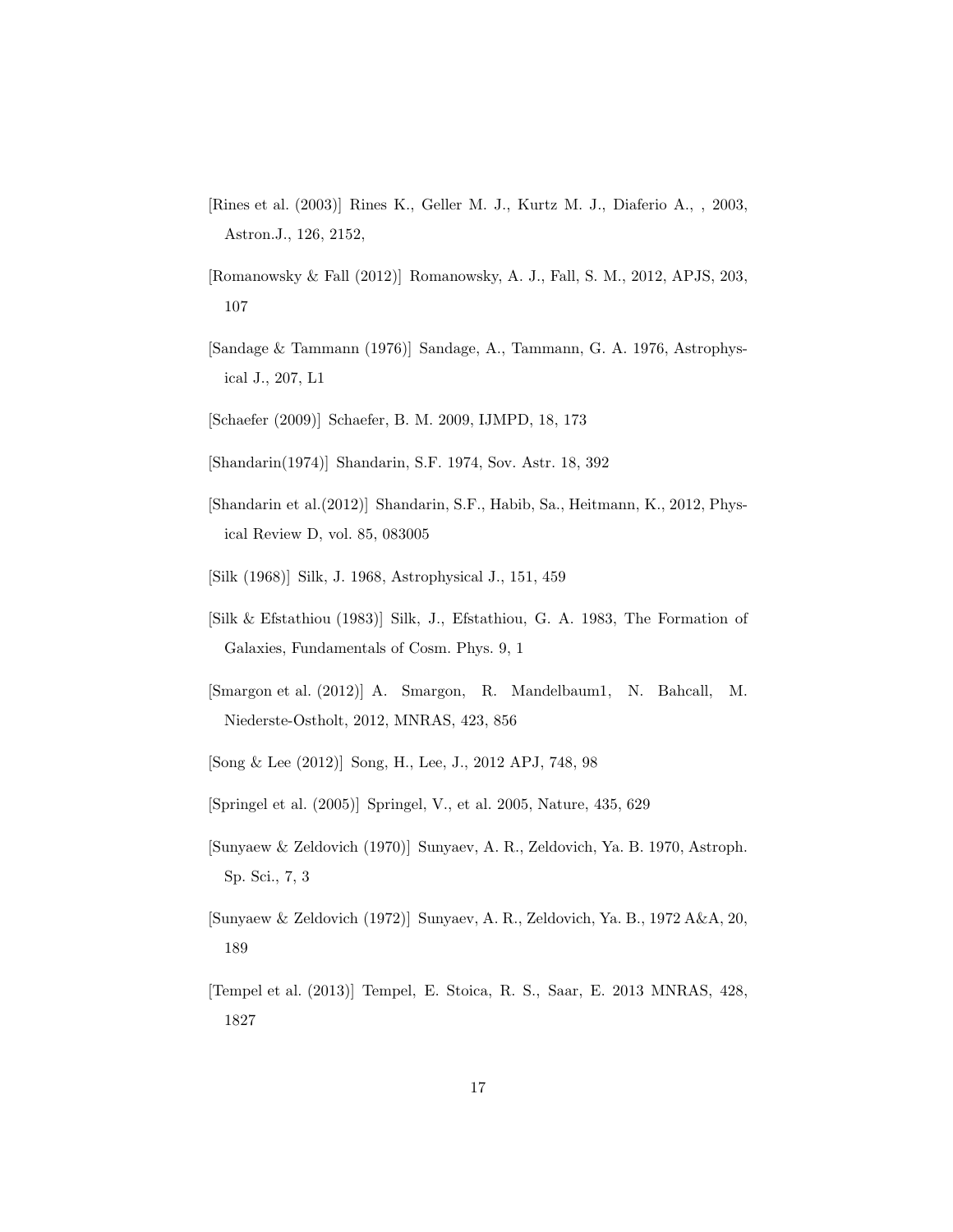- <span id="page-17-3"></span>[Trujillo et al. (2006)] Trujillo, I., Carretro, C., Patiri, S.G., 2006, APJL, 640, L111
- <span id="page-17-6"></span>[Ungruhe et al. (2003)] Ungruhe, R., Saitter, W. C., Durbeck, H. W. 2003, Journal of Astronomical Data, 9, 1
- <span id="page-17-4"></span>[van de Weygaert & Bond (2008a)] van de Weygaert, R., Bond, J. R. 2008a, A Pan-Chromatic View of Clusters of Galaxies and the Large - Scale Structures, Plionis, M., Lopez-Cruz, O., Hughes D. Springer: Dordrecht, 335
- <span id="page-17-5"></span>[van de Weygaert & Bond (2008a)] van de Weygaert, R., Bond, J. R. 2008b, A Pan-Chromatic View of Clusters of Galaxies and the Large - Scale Structures, Plionis, M., Lopez-Cruz, O., Hughes D. Springer: Dordrecht, 409
- <span id="page-17-9"></span>[Varela et al. (2012)] Varela, J., Betancort-Rijo, J., Trujillo, I., Ricciardelli, E. 2012, Astrophysical Journal, 744, 82
- <span id="page-17-2"></span>[Vera-Ciro et al. (2011)] Vera-Ciro, C. A., Sales, L. V., Helmi, A., Frenk, C. S., Navarro, J. F., Springel, V., Vogelsberger, M., White, S.D. M. 2011, MNRAS 416, 1377
- <span id="page-17-7"></span>[Wesson (1979)] Wesson, P. S. 1979, A&A, 80, 269
- <span id="page-17-1"></span>[Wesson (1982)] Wesson, P. S. 1982, Vistas Astron., 26, 225
- <span id="page-17-8"></span>[White (1984)] White, S.D.M., 1984, Astrophys. J. 286, 38
- <span id="page-17-0"></span>[Zeldovich (1970)] Zeldovich, B. Ya. 1970, A&A, 5, 84